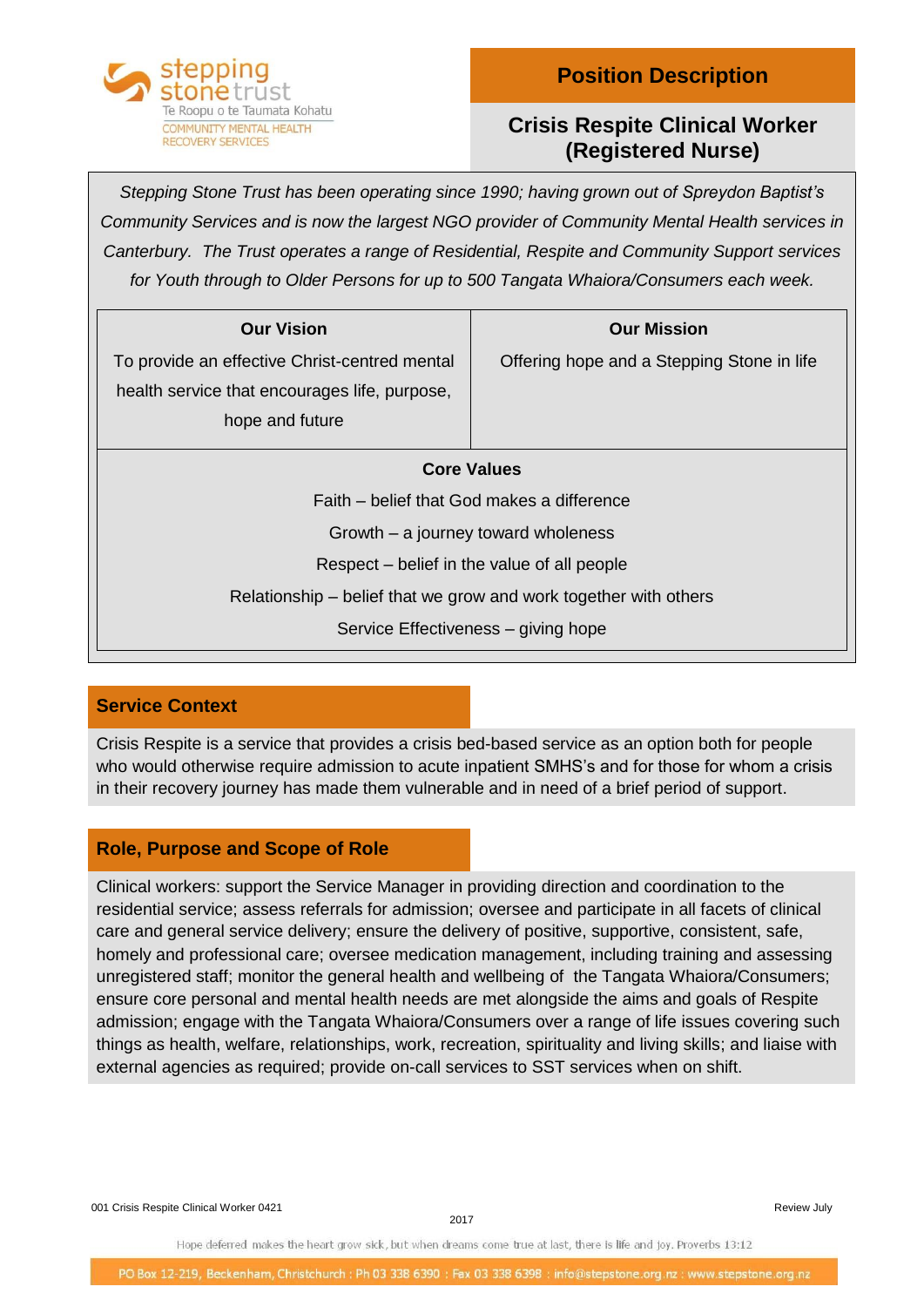**A Job Description is a broad, [general,](http://www.businessdictionary.com/definition/general.html) and written [statement](http://www.businessdictionary.com/definition/statement.html) of a specific job. It generally includes [duties,](http://www.businessdictionary.com/definition/duty.html) purpose, [responsibilities,](http://www.businessdictionary.com/definition/responsibility.html) [scope,](http://www.businessdictionary.com/definition/scope.html) and [working conditions](http://www.businessdictionary.com/definition/working-conditions.html) of a job along with the [job's](http://www.businessdictionary.com/definition/job.html) [title,](http://www.businessdictionary.com/definition/title.html) and the name or [designation](http://www.businessdictionary.com/definition/designation.html) of the [person](http://www.businessdictionary.com/definition/person.html) to whom the [employee](http://www.businessdictionary.com/definition/employee.html) [reports.](http://www.businessdictionary.com/definition/report.html)**

| <b>Key Relationships</b>                          |                                                                                                                                                                                                                                                                                       |  |
|---------------------------------------------------|---------------------------------------------------------------------------------------------------------------------------------------------------------------------------------------------------------------------------------------------------------------------------------------|--|
| Reports to                                        | <b>Team Leader</b>                                                                                                                                                                                                                                                                    |  |
| Accountable to                                    | Service Manager                                                                                                                                                                                                                                                                       |  |
| <b>Delegated Authorities</b>                      |                                                                                                                                                                                                                                                                                       |  |
| Financial - Budget &<br><b>Expenditure limits</b> | <b>NIL</b>                                                                                                                                                                                                                                                                            |  |
| Human resources                                   | <b>NIL</b>                                                                                                                                                                                                                                                                            |  |
| <b>Internal Relationships</b>                     |                                                                                                                                                                                                                                                                                       |  |
| <b>Interactions within SST</b>                    | The purpose and frequency of these interactions                                                                                                                                                                                                                                       |  |
| <b>Team Leader</b>                                | Daily to receive and give advice/feedback around the<br>functional needs of the service.<br>As required to promote the best outcomes for Tangata<br>Whaiora/Consumers.<br>Daily to plan, co-ordinate, receive key messages and overall<br>direction.<br>Internal monthly supervision. |  |
| <b>Other SST Staff</b>                            | Daily to achieve service targets.<br>$\bullet$<br>As needed to communicate changes and results regarding<br>care planning.<br>Weekly or fortnightly team-wide meetings to review and<br>collaborate to provide excellence in service delivery.<br>Peer Supervision.                   |  |
| Tangata Whaiora/Consumers                         | Close attention to Tangata Whaiora/Consumers needs in<br>collaboration with other Respite staff.<br>Fostering and modelling appropriate therapeutic<br>relationships.                                                                                                                 |  |
| Service Manager                                   | As required.                                                                                                                                                                                                                                                                          |  |
| <b>Stepping Stone Administration</b>              | As required for day-to-day needs and employment matters.                                                                                                                                                                                                                              |  |

Crisis Respite Clinical Worker 0421 **Review April 2023 Review April 2023**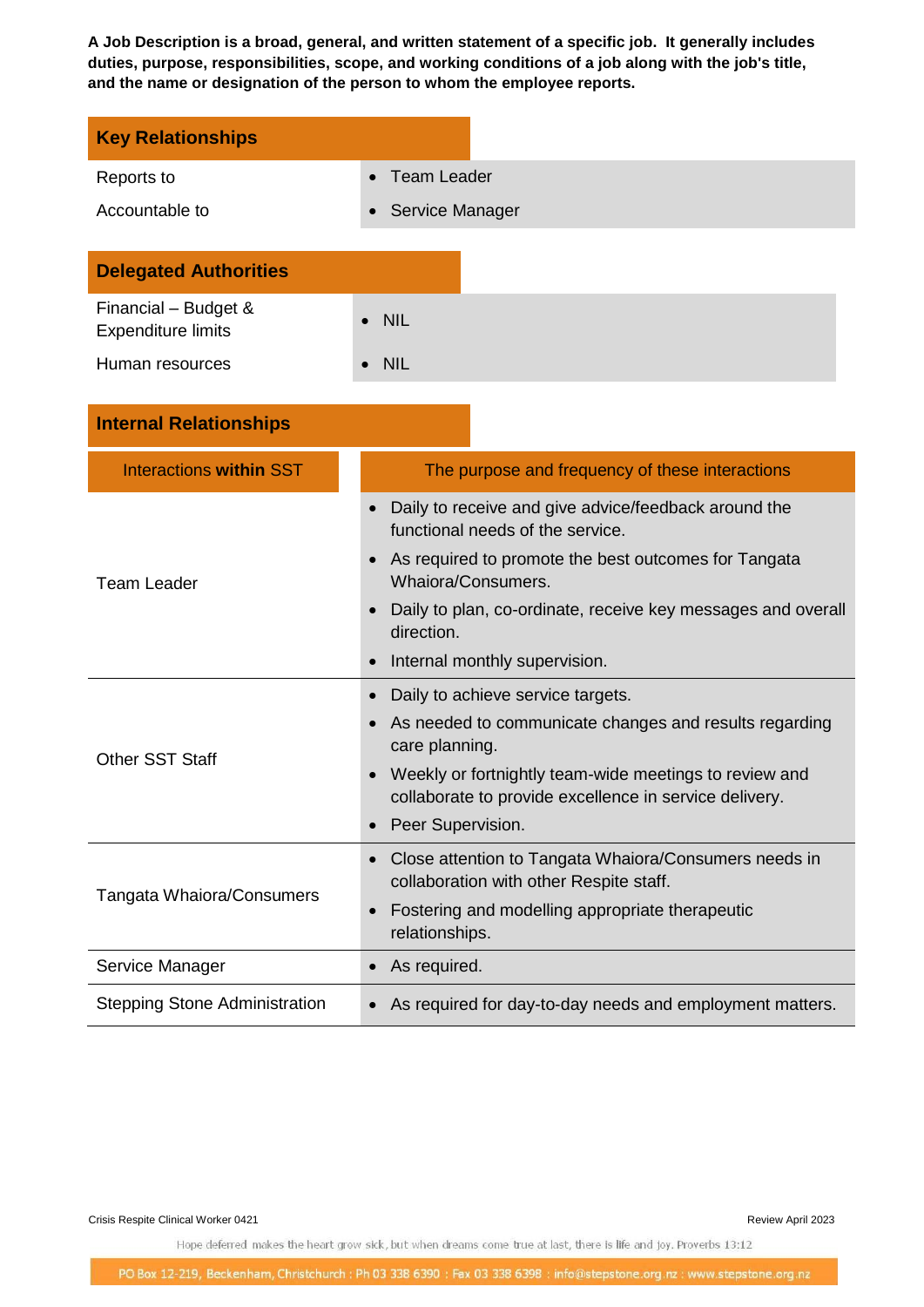| <b>External Relationships</b>                                        |                                                                                                                                                    |
|----------------------------------------------------------------------|----------------------------------------------------------------------------------------------------------------------------------------------------|
| Interactions outside of SST                                          | The purpose and frequency of these interactions                                                                                                    |
| <b>Other Health Professionals</b>                                    | • As required DHB/MSD Service/Case Managers, Allied<br>Health Professionals, GP Practices other community<br>agency staff.                         |
| Tangata Whaiora/Consumers<br>Whanau and Significant<br><b>Others</b> | As required and allowed by their mental health and<br>responding to matters arising.                                                               |
| Health Care Agencies/<br><b>Community Groups</b>                     | • As required and allowed by Tangata Whaiora/Consumers,<br>for the purpose of monitoring their mental health and<br>responding to matters arising. |
| <b>Relevant Regulatory Agencies</b>                                  | • As required e.g. Police, MSD, DHB, ACC.                                                                                                          |
| <b>Professional Networks</b>                                         | Participate is networking and collaborative, interagency<br>activities.                                                                            |
| <b>External Contracts</b>                                            | As required e.g. QualMed, Trades, Trainers.                                                                                                        |

# **Key Result Areas**

| 1   | <b>Model of Care, Policies and Procedure</b>                                                             |                  |                                                           |
|-----|----------------------------------------------------------------------------------------------------------|------------------|-----------------------------------------------------------|
|     | <b>Key Measurement Criteria</b>                                                                          |                  | <b>Performance Measure</b>                                |
| 1.1 | Commitment to working within the<br>framework of Stepping Stone Trust its<br>vision, mission and values. | 1.1              | Demonstrate alignment with vision,<br>mission and values. |
| 1.2 | Stepping Stone Trust policies and<br>procedures are implemented and adhered<br>to.                       | 1.2 <sub>1</sub> | Policy and procedures adhered to.                         |

| <b>Cultural Safety</b> |  |
|------------------------|--|
|                        |  |

|               | <b>Key Measurement Criteria</b>                                                                                                          |     | <b>Performance Measure</b>                                                            |
|---------------|------------------------------------------------------------------------------------------------------------------------------------------|-----|---------------------------------------------------------------------------------------|
| 2.1           | Commitment to the principles of the<br>Treaty of Waitangi as they apply to<br><b>Stepping Stone Trust.</b>                               | 2.1 | Demonstrate knowledge and application<br>of the principles of the Treaty of Waitangi. |
| $2.2^{\circ}$ | Tangata Whaiora/Consumers receive<br>care without discrimination on the basis of<br>race, culture, health, sexual orientation or<br>age. | 2.2 | Tangata Whaiora/Consumers feedback,<br>peer feedback.                                 |

Crisis Respite Clinical Worker 0421 **Review April 2023** Review April 2023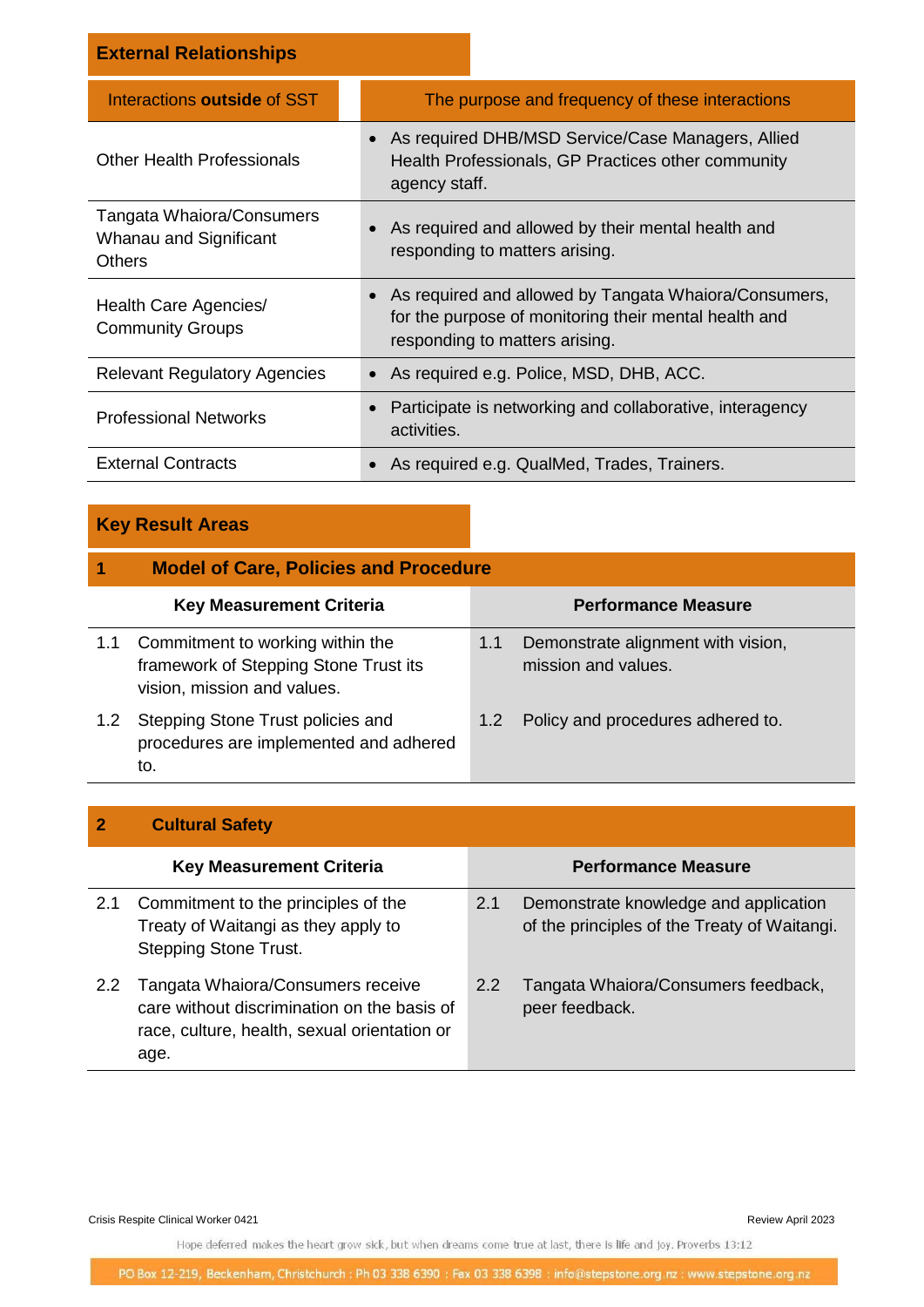| 3   | <b>Programme Delivery</b>                                                                                                                                                                    |     |                                                                                                                                                            |
|-----|----------------------------------------------------------------------------------------------------------------------------------------------------------------------------------------------|-----|------------------------------------------------------------------------------------------------------------------------------------------------------------|
|     | <b>Key Measurement Criteria</b>                                                                                                                                                              |     | <b>Performance Measure</b>                                                                                                                                 |
| 3.1 | Respite service provides Tangata<br>Whaiora/Consumers engagement by<br>providing support and encouraging self-<br>determination, while supporting them and<br>their family/whanau.           | 3.1 | Daily review of current discharge plans<br>and their application to Tangata Whaiora/<br>Consumers.                                                         |
| 3.2 | Service standards reflect policy and audit<br>requirements.                                                                                                                                  | 3.2 | Service documentation reflects staff's<br>daily/weekly task requirements are<br>completed.                                                                 |
| 3.3 | In collaboration and discussion with<br>Service Manager, participate in monitoring<br>and responding to incidents as they arise<br>and assist in progressing these to a<br>suitable outcome. | 3.3 | Evidence of participation in risk mitigation<br>through established crisis management<br>plans/strategies/contact with CM's &<br>whanau.                   |
| 3.4 | A functional awareness of service status,<br>needs, culture and pressures is<br>maintained.                                                                                                  | 3.4 | Reflected in service meeting, diary,<br>supervision notes.                                                                                                 |
| 3.5 | External enquiries are managed by liaison<br>with appropriate agencies to maximise<br>care, planning and coordination of service<br>access and user needs.                                   | 3.5 | Reflected in unit documentation and CMS<br>& staff supervision notes.                                                                                      |
| 3.6 | Responsible for maintaining the shape<br>and form of facilities' daily task<br>requirements.                                                                                                 | 3.6 | Service tasks are completed,<br>collaboratively and in a timely manner.                                                                                    |
| 3.7 | Assessing referrals for admission and<br>completing admission requirements.                                                                                                                  | 3.7 | Referrals are assessed following the step<br>by step Admission Risk Management<br>Matrix and admission granted and<br>paperwork completed if they qualify. |
| 4   | <b>Communication</b>                                                                                                                                                                         |     |                                                                                                                                                            |
|     |                                                                                                                                                                                              |     |                                                                                                                                                            |
|     | <b>Key Measurement Criteria</b>                                                                                                                                                              |     | <b>Performance Measure</b>                                                                                                                                 |
| 4.1 | Utilise Client Management System to<br>manage timely recording, file systems,<br>record keeping standards/systems.                                                                           | 4.1 | Administration is completed in a timely<br>manner in accordance with policy and<br>procedures.                                                             |

- 4.2 Leads by example, works collaboratively with staff providing transparent feedback & supervision, setting a culture of clear communication e.g. re safety, professionalism, team issues.
- 4.3 Conflict/resolution processes are facilitated as needed
- 4.2 Staff issues are progressed on the basis of noted feedback within service and supervision records.
- 4.3 Issues are resolved early or if escalated records show efforts made.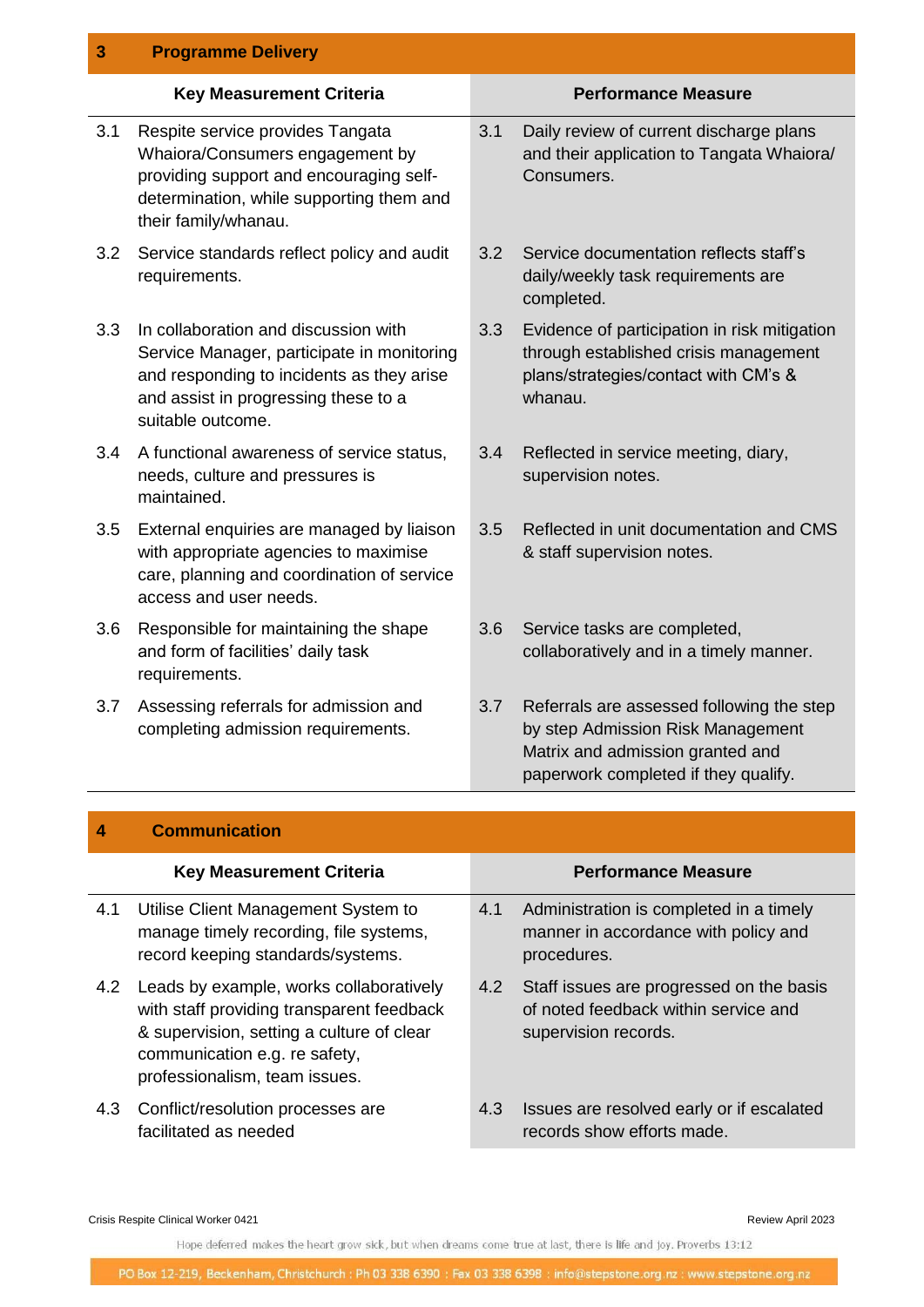- 4.4 Timely and appropriate information is provided across shifts and at changeover/ other times.
- 4.4 Reflected in service meeting, diary, supervision notes.

| -5 | Leadership |  |
|----|------------|--|
|    |            |  |
|    |            |  |

|     | <b>Key Measurement Criteria</b>                                                                    |     | <b>Performance Measure</b>                                                                                   |
|-----|----------------------------------------------------------------------------------------------------|-----|--------------------------------------------------------------------------------------------------------------|
| 5.1 | Contributing to and maintaining SST's<br>ethos and values.                                         | 5.1 | Practicing the ethos and values of SST.                                                                      |
| 5.2 | Model Self-Management.                                                                             | 5.2 | Walk the talk and setting an example by<br>doing.                                                            |
| 5.3 | Practice respect in professional<br>relationships.                                                 | 5.3 | Staff reflect positive and affirming<br>relationships.                                                       |
| 5.4 | Support and facilitates a team culture<br>which is recovery focused and supports<br>best practice. | 5.4 | Team meetings and activities<br>demonstrate culture development e.g.<br>team retreat day, staff orientation. |

| 6   | <b>Reporting</b>                                                                               |     |                                                                                                               |
|-----|------------------------------------------------------------------------------------------------|-----|---------------------------------------------------------------------------------------------------------------|
|     | <b>Key Measurement Criteria</b>                                                                |     | <b>Performance Measure</b>                                                                                    |
| 6.1 | Incident/Accident reports to be completed<br>in a timely manner in accordance with<br>policy.  | 6.1 | Evidence by adherence to policy.                                                                              |
| 6.2 | Client Management System is monitored<br>to ensure currency and accuracy.                      | 6.2 | Selected client reviews within the Client<br>Management System demonstrate current<br>and accurate recording. |
| 6.3 | Complaints to be investigated and signed<br>off.                                               | 6.3 | As per complaints policy.                                                                                     |
| 6.4 | Service monitoring and auditing<br>requirements are timely completed as<br>requested/required. | 6.4 | Documentation shows an accurate and<br>timely response.                                                       |
| 6.5 | Maintenance issues are accurately<br>reported and followed up in a timely<br>manner            | 6.5 | Documentation shows accurate and<br>timely reports, follow up and resolution                                  |
| 6.6 | Medication Management Policies &<br>Practices are adhered to within the<br>Respite service.    | 6.6 | Incident Reports indicate problems are<br>managed and are being reduced.                                      |
| 6.7 | Administer medication in a timely and<br>accurate manner.                                      | 6.7 | Refer 6.1.                                                                                                    |

Crisis Respite Clinical Worker 0421 **Review April 2023 Review April 2023** Review April 2023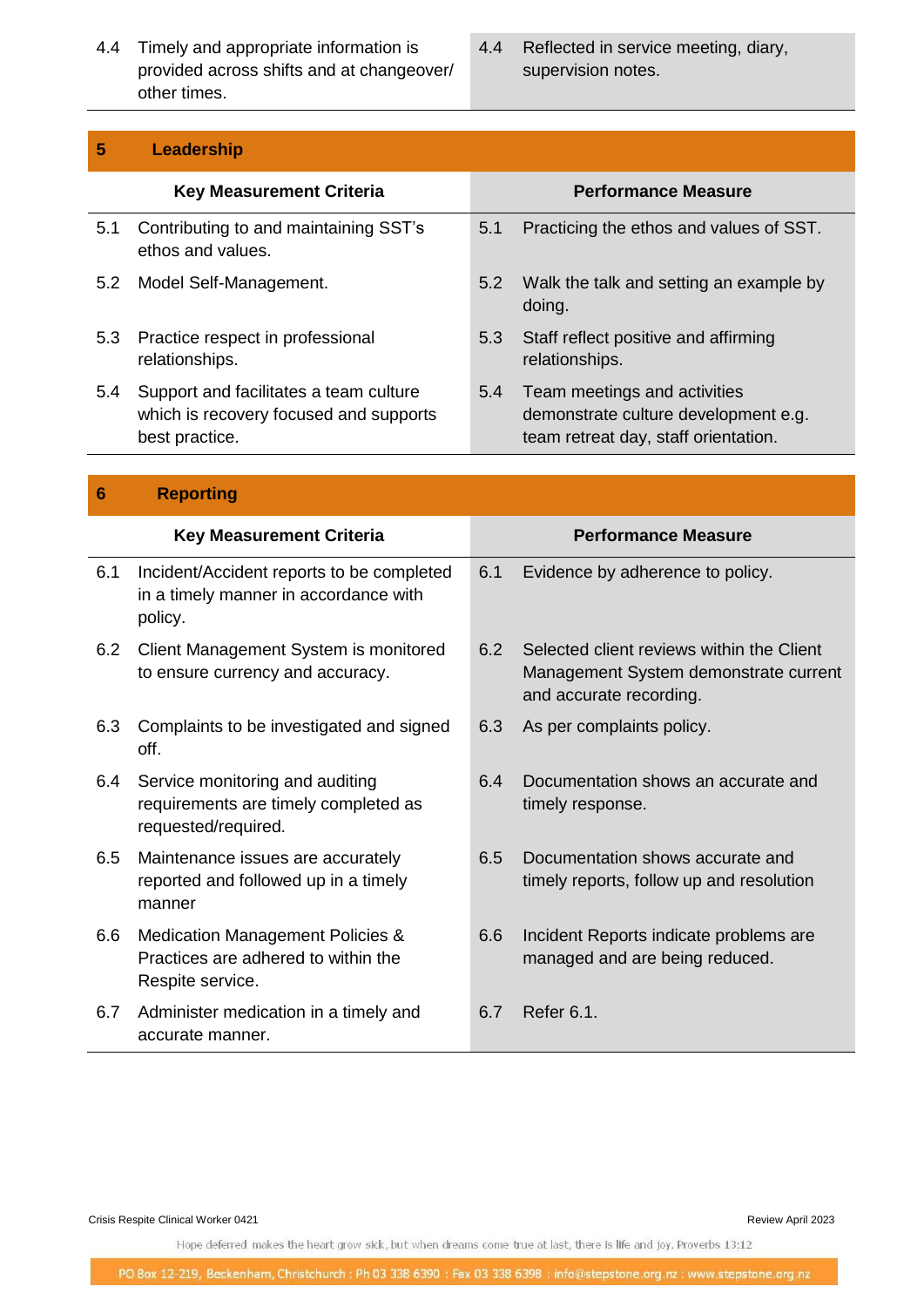| 7   | <b>Team Work</b>                                                                                                                                                                                                                                                                         |                                                                                                                                                                                                                                                                                                                                                         |  |
|-----|------------------------------------------------------------------------------------------------------------------------------------------------------------------------------------------------------------------------------------------------------------------------------------------|---------------------------------------------------------------------------------------------------------------------------------------------------------------------------------------------------------------------------------------------------------------------------------------------------------------------------------------------------------|--|
|     | <b>Key Measurement Criteria</b>                                                                                                                                                                                                                                                          | <b>Performance Measure</b>                                                                                                                                                                                                                                                                                                                              |  |
| 7.1 | Tangata Whaiora/Consumers are valued<br>through a work environment that<br>implements and models a collaborative<br>team approach to the work. All roles<br>function as part of a greater team of<br>carers and within that team they provide a<br>high level of stable continuous care. | 7.1<br>o Participating fully in the consultative<br>function of weekly team and peer<br>meetings.<br>Attend staff meetings (paid time).<br>$\circ$<br>Attend group supervision (paid time).<br>$\circ$<br>Attend Stepping Stone professional<br>$\Omega$<br>development training.<br>Works alongside/with colleagues with<br>$\circ$<br>mutual respect. |  |
| 7.2 | Participates fully in the consultative<br>function of the Adult Respite Team.                                                                                                                                                                                                            | Contributes regularly and consistently in<br>7.2<br>discussion/meetings - staff meetings,<br>internal/external MDT.                                                                                                                                                                                                                                     |  |
| 7.3 | Assists the Adult Respite team in<br>achieving the objectives of the team.                                                                                                                                                                                                               | 7.3<br>$\circ$ Team objectives achieved, peer review.<br>Participation in development of annual<br>$\Omega$<br>residential service clinical goals.                                                                                                                                                                                                      |  |
| 7.4 | Provides professional health service<br>advice and input to the Adult Respite<br>Team.                                                                                                                                                                                                   | Notes in e-mails, minutes, reports<br>7.4<br>indicating staff supervision and liaison<br>with SMHS.                                                                                                                                                                                                                                                     |  |

| 8   | <b>Staff Performance Management</b>                                                                                                              |     |                                                                                                                                                                                  |
|-----|--------------------------------------------------------------------------------------------------------------------------------------------------|-----|----------------------------------------------------------------------------------------------------------------------------------------------------------------------------------|
|     | <b>Key Measurement Criteria</b>                                                                                                                  |     | <b>Performance Measure</b>                                                                                                                                                       |
| 8.1 | Proactively participate in the regular<br>performance review and annual<br>performance appraisal process.                                        | 8.1 | Completed performance appraisal.                                                                                                                                                 |
| 8.2 | Supports the Service Manager with the<br>performance management of staff is<br>timely, documented and follows good<br>process.                   | 8.2 | ○ Performance issues are addressed<br>early and process/progress is recorded.<br>$\circ$ Notes in e-mails, minutes, reports,<br>diaries noting input into service<br>management. |
| 8.3 | With the Service Manager, assist staff in<br>applying core organisational training e.g.<br>Medications, First Aid and Calming De-<br>Escalation. | 8.3 | Training delivery is identified by improved<br>staff competence.                                                                                                                 |

Crisis Respite Clinical Worker 0421 **Review April 2023** Review April 2023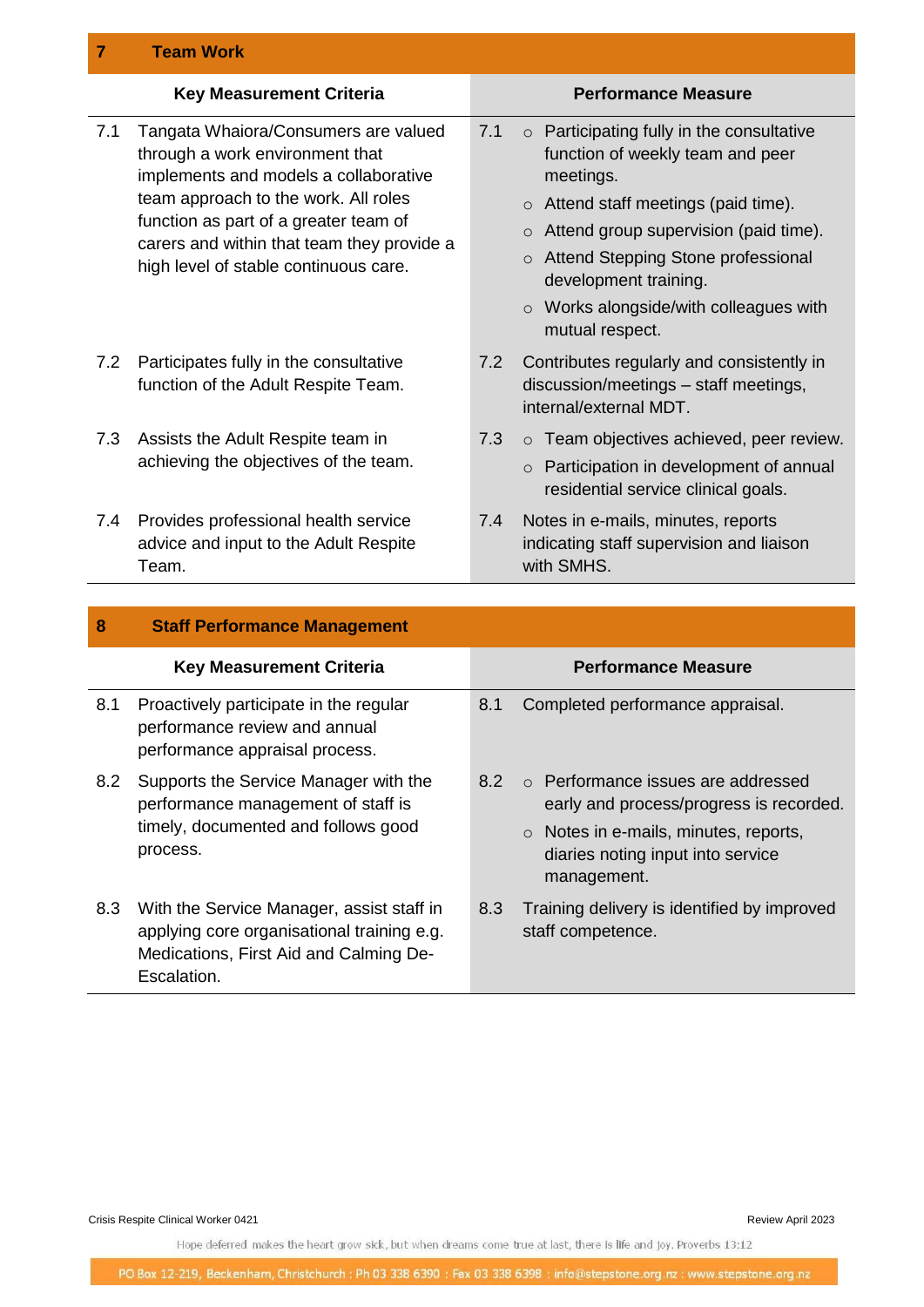#### **9 Professional Development**

|     | <b>Key Measurement Criteria</b>                                                                                                            |     | <b>Performance Measure</b>                                                      |
|-----|--------------------------------------------------------------------------------------------------------------------------------------------|-----|---------------------------------------------------------------------------------|
| 9.1 | Where appropriate, identifies<br>professional development needs and<br>training opportunities in consultation with<br>the Service Manager. | 9.1 | Evidenced in participation of training and<br>development and training records. |
| 9.2 | Receives regular supervision as per SST<br>policy.                                                                                         | 9.2 | Supervision reports.                                                            |
| 9.3 | Completes professional development<br>sufficient to remain professionally<br>accredited.                                                   | 9.3 | Professional registration is maintained.                                        |

#### **10 Quality Standards**

|      | <b>Key Measurement Criteria</b>                                                                                    |                   | <b>Performance Measure</b>                                                                                       |
|------|--------------------------------------------------------------------------------------------------------------------|-------------------|------------------------------------------------------------------------------------------------------------------|
| 10.1 | Know and practice OSH policy.                                                                                      | 10.1              | Participate in Hazard Identification and<br>Health and Safety processes.                                         |
| 10.2 | Understand fire drills and civil defence<br>emergency procedures.                                                  | 10.2 <sub>1</sub> | Participate in fire drills and civil defence<br>emergency procedure training.                                    |
| 10.3 | Adhere to Accident/Incident reporting<br>system.                                                                   | 10.3              | Accidents/Incidents are reported.                                                                                |
| 10.4 | Uses all equipment correctly, and with<br>proper care and attention, observing<br>education and instruction given. | 10.4              | Equipment issued correctly.                                                                                      |
| 10.5 | Know and practice relevant work place<br>quality standards subject to audit.                                       | 10.5              | Service adherence to functional quality<br>standards is positively reflected in<br>internal and external audits. |
| 10.6 | Infection control and medication systems<br>are modelled competently.                                              | 10.6              | Competent Infection control and<br>medication processes are reflected in<br>internal and external audits.        |

| 11   | <b>Other Duties</b>                                                                                    |      |                                                                                                            |
|------|--------------------------------------------------------------------------------------------------------|------|------------------------------------------------------------------------------------------------------------|
|      | <b>Key Measurement Criteria</b>                                                                        |      | <b>Performance Measure</b>                                                                                 |
| 11.1 | Oversee medication management,<br>including training and assessing<br>unregistered staff to administer | 11.1 | Regular training and assessment of staff<br>is undertaken and sent to HR for filing                        |
| 11.2 | Provide on-call services when on shift<br>for all SST residential services                             | 11.2 | Deal with clinical questions that come up<br>on call and fill shifts when staff call on-<br>call when sick |

Crisis Respite Clinical Worker 0421 **Review April 2023** Review April 2023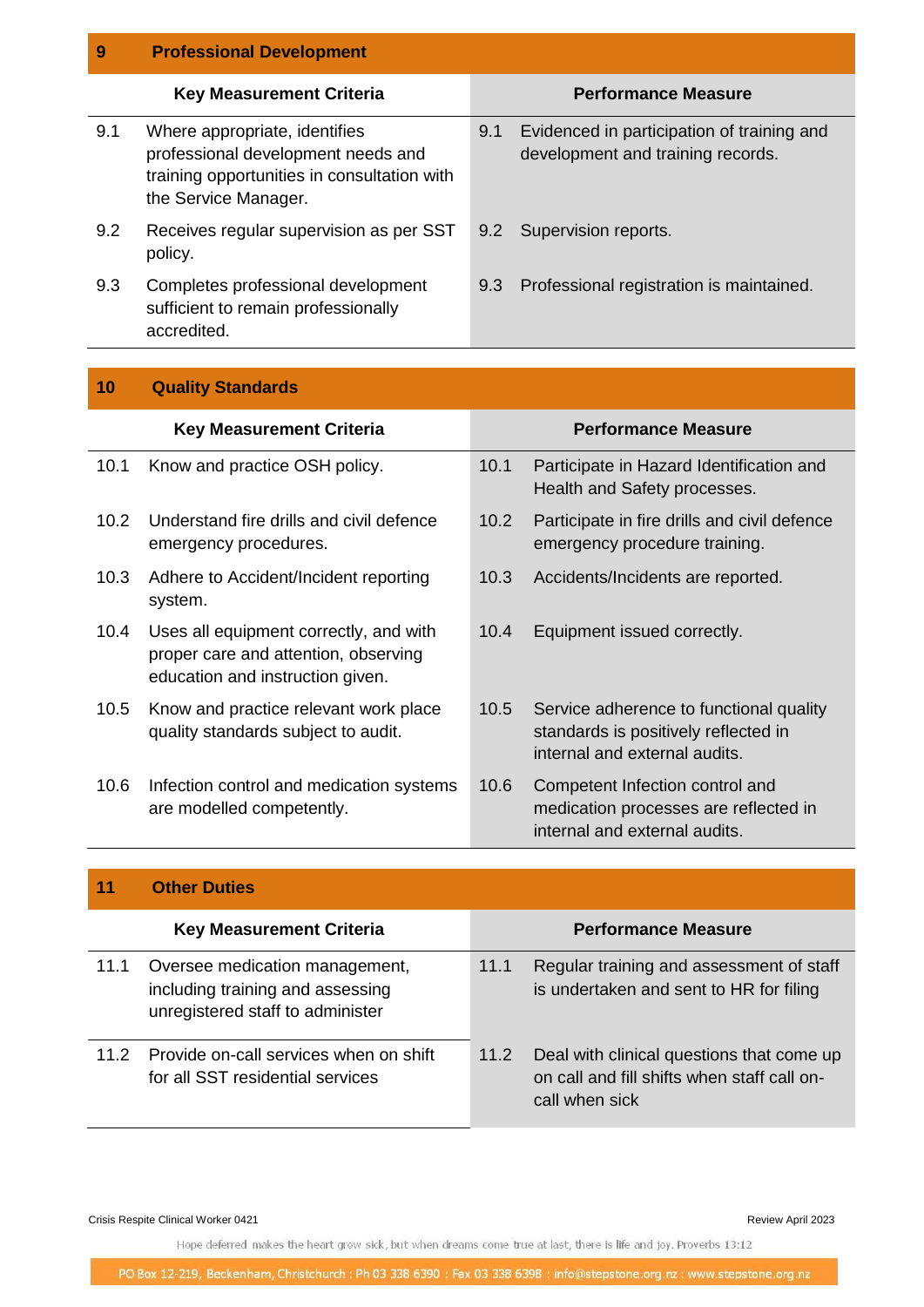- 11.3 Notwithstanding any respective definition or classification of employment, the employee may be required to undertake other lawfully permitted duties.
- 11.3 Tasks completed as requested.

#### **Working Environment and Physical Demands**

Stepping Stone Trust aims to provide a safe workplace, where nobody is placed in an environment or asked to do anything which will result in physical or mental harm. Here are some of environments and potential hazards that might be encountered in this role.

#### *Those in bold represent the likely environments of this position*

| Office         | <b>Residential Facilities</b>                   | <b>Outdoors</b> |
|----------------|-------------------------------------------------|-----------------|
| <b>Vehicle</b> | Tangata Whaiora/<br><b>Consumers Homes</b>      | Community       |
| Hospital       | <b>Offices of Specialist</b><br><b>Services</b> |                 |

| Those in <b>bold</b> represent the likely hazards of this position                                                                                  |                                                                                                                           |                                                                                                                                                                                                                                                                                                      |  |
|-----------------------------------------------------------------------------------------------------------------------------------------------------|---------------------------------------------------------------------------------------------------------------------------|------------------------------------------------------------------------------------------------------------------------------------------------------------------------------------------------------------------------------------------------------------------------------------------------------|--|
| <b>PHYSICAL</b>                                                                                                                                     | <b>BIOLOGICAL</b>                                                                                                         | <b>TEMPERATURE</b>                                                                                                                                                                                                                                                                                   |  |
| <b>Mechanical handling</b><br>$\circ$<br>Stacking and storage<br>$\circ$<br><b>Transportation (car etc)</b><br>$\circ$<br>Confined space/working at | Insects.<br>$\Omega$<br><b>Bacteria/Virus.</b><br>$\Omega$<br>Animals (e.g. Dogs, Rats)<br>$\circ$                        | Extremes of heat or cold<br>Hot substances/products<br>$\circ$<br><b>Fire hazard</b><br>$\circ$                                                                                                                                                                                                      |  |
| heights<br>Ventilation<br>$\circ$                                                                                                                   | <b>CHEMICAL</b>                                                                                                           | PHYSIOLOGICAL (Factors that may<br>contribute to stress and/or fatigue)                                                                                                                                                                                                                              |  |
| Working at heights in<br>walkways and aisles<br>Equipment guards<br>$\circ$<br>Energy isolation<br><b>Noise</b><br>$\circ$<br>Vibrating platforms   | Chemicals and other<br>$\circ$<br>substances<br><b>Mist</b><br>$\circ$<br><b>Dust</b><br>$\Omega$<br>Dangerous Goods<br>O | <b>Periods of significantly</b><br>$\circ$<br>increased intensity or<br>duration of workload<br>Organisational demands of<br>$\circ$<br>work (e.g. 24 hour availability)<br><b>Tight deadlines</b><br>$\circ$ Provision of support to<br>others during peak periods<br><b>Shift work</b><br>$\Omega$ |  |
| <b>LIGHTING</b>                                                                                                                                     | <b>POWER SYSTEMS</b>                                                                                                      | <b>EMERGENCY RESPONSE</b>                                                                                                                                                                                                                                                                            |  |
| <b>Lighting levels</b><br>$\circ$                                                                                                                   | <b>Electrical</b><br>$\Omega$<br>Hydraulic<br>$\circ$                                                                     | Responsible for items to be<br>$\circ$<br>secured e.g. earthquake<br><b>Evacuation routes</b><br>$\circ$                                                                                                                                                                                             |  |
| <b>ERGONOMIC</b>                                                                                                                                    | <b>RADIATION</b>                                                                                                          |                                                                                                                                                                                                                                                                                                      |  |
| Manual handling<br>$\circ$<br>$\circ$ Work station set-up                                                                                           | Microwave<br>$\circ$<br>Infra-red, ultraviolet<br>$\circ$                                                                 |                                                                                                                                                                                                                                                                                                      |  |

Crisis Respite Clinical Worker 0421 **Crisis Respite Clinical Worker 0421** Review April 2023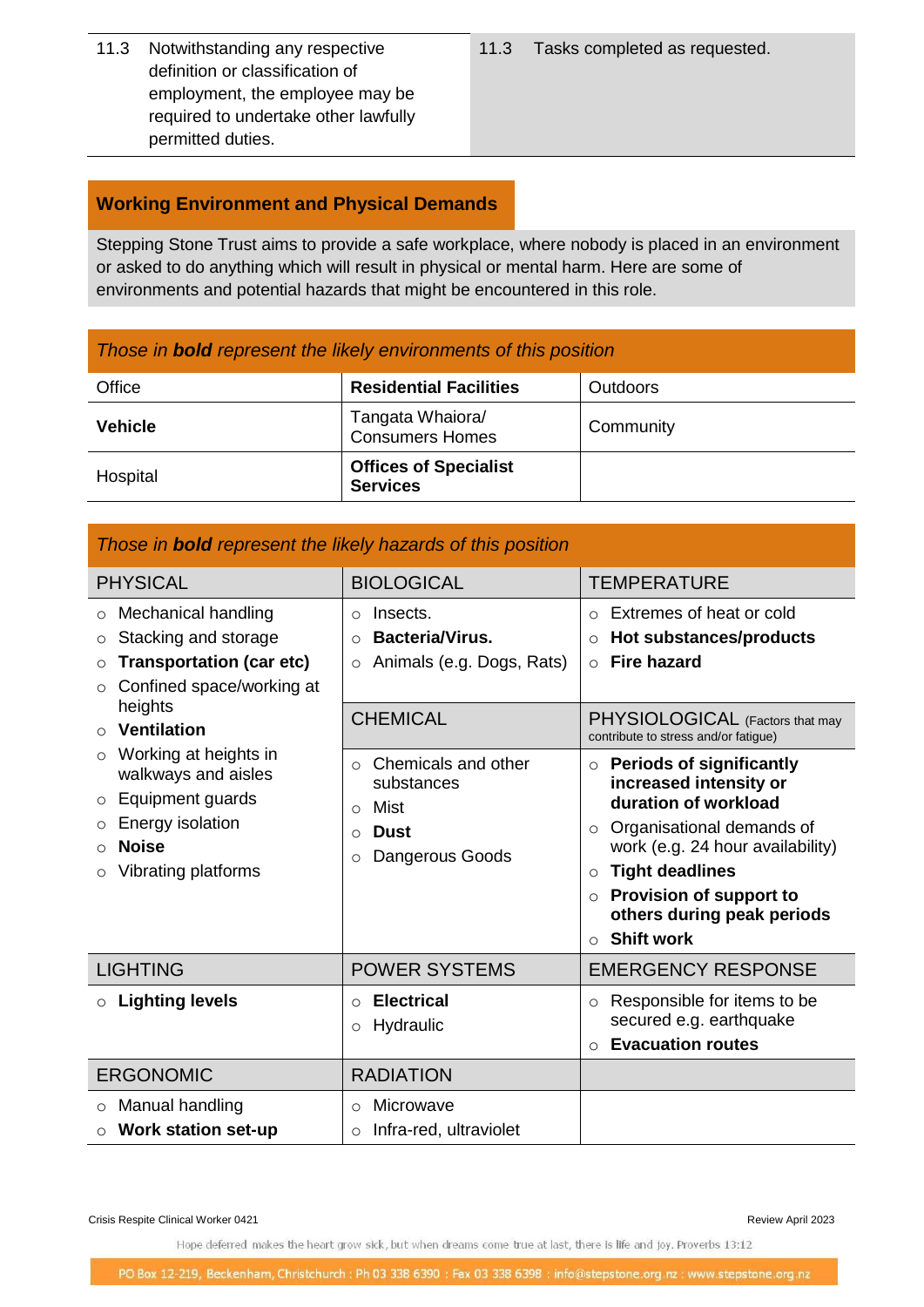| Manager's Full Name:  |       |
|-----------------------|-------|
| Manager's Signature:  | Date: |
|                       |       |
| Employee's Full Name: |       |
| Employee's Signature: | Date: |
|                       |       |

This Position Description will be reviewed at least once a year during the course of the Performance Review Meetings. Any changes which need to be made will be signed off by the responsible Senior Manager and Human Resources.

Crisis Respite Clinical Worker 0421 **Crisis Respite Clinical Worker 0421** Review April 2023

**Verification**

of Clinical Worker at today's date.

Hope deferred makes the heart grow sick, but when dreams come true at last, there is life and joy. Proverbs 13:12

#### PO Box 12-219, Beckenham, Christchurch : Ph 03 338 6390 : Fax 03 338 6398 : info@stepstone.org.nz : www.stepstone.org.nz

| Those in <b>bold</b> represent the essential physical requirements of this position                      |       |                            |         |                            |       |
|----------------------------------------------------------------------------------------------------------|-------|----------------------------|---------|----------------------------|-------|
| <b>TYPE</b>                                                                                              | FREQ. | <b>TYPE</b>                | FREQ.   | <b>TYPE</b>                | FREQ. |
| Sedentary-<br><b>Sitting</b>                                                                             | F     | Stooping                   | O       | Lifting/Manual<br>Handling | O     |
| Pulling                                                                                                  | R.    | Kneeling                   | $\circ$ | Grasping                   | O     |
| Crouching                                                                                                | O     | <b>Typing</b>              | F       | Crawling                   | R     |
| <b>Talking</b>                                                                                           | F     | Reaching                   | $\circ$ | <b>Hearing</b>             | F     |
| <b>Repetitive Hand</b><br>R<br>Standing<br>O<br><b>Motions</b>                                           |       | <b>Fine Finger Motions</b> | F       |                            |       |
| F<br><b>Walking</b><br><b>Driving</b><br>Pushing<br>$\Omega$                                             |       | F                          |         |                            |       |
| Climbing<br>Other - please record:<br>R                                                                  |       |                            |         |                            |       |
| Note: $C =$ Constantly: 67-100%; F = Frequently: 34 – 66%; O = Occasionally: 1 – 33%; R = Rarely: 0 – 1% |       |                            |         |                            |       |

**Ability to Focus**  $|$  VDU  $|$  No Special Vision Requirements

We agreed that this Position Description accurately reflects the key responsibilities of the position

Those in **bold** represent the visual requirements of this position

**Close Vision Distance Vision Close Vision**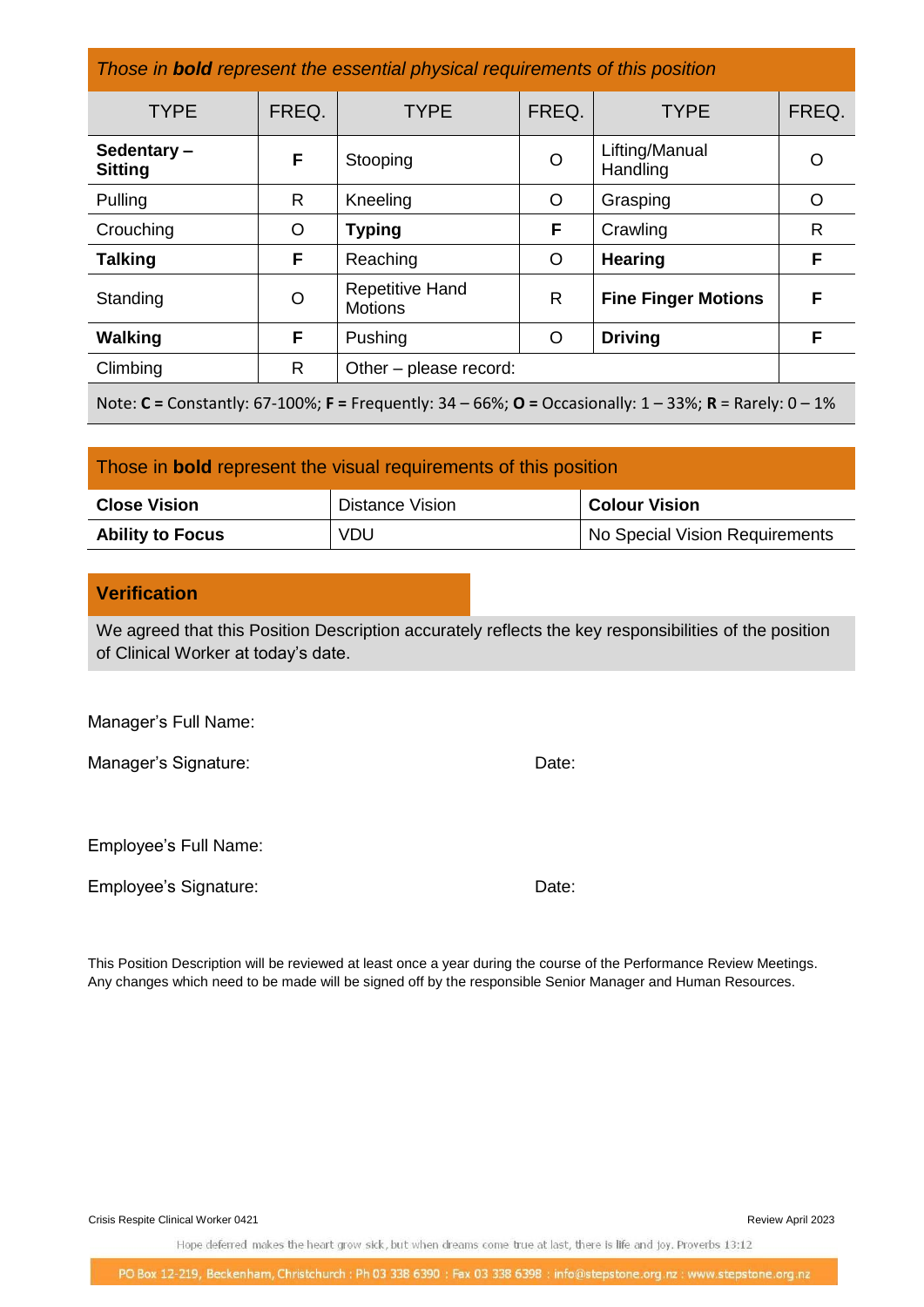

# **Person Specification**

# **Crisis Respite Clinical Worker (Registered Nurse)**

| <b>Education and Qualifications</b>  |                                                                      |
|--------------------------------------|----------------------------------------------------------------------|
| <b>Qualifications and Experience</b> | Minimum Level 7 Bachelor of Nursing, experience in<br>mental health. |
| <b>Professional Registrations</b>    | Current nursing registration.                                        |

# **Technical or Professional Knowledge, Skills and Experience**

| <b>Work context specific</b> | • Comfortable working in a Mental Health Service<br>delivery environment.                                                                                                   |
|------------------------------|-----------------------------------------------------------------------------------------------------------------------------------------------------------------------------|
| IT and Internet systems      | Competent knowledge of office software systems e.g.<br>Microsoft Office (Word, Excel), E-mail, Payroll Systems,<br>with the ability to support staff in these applications. |
|                              | Confident using the Internet and web tools.                                                                                                                                 |
|                              | Ability to co-ordinate administrative functions to ensure<br>timely reporting.                                                                                              |
| <b>Administration</b>        | Demonstrates an understanding of administrative<br>systems that ensure other business systems are<br>properly supported.                                                    |
|                              | Demonstrates ability to maintain quality quantitative<br>information gathering and reporting systems.                                                                       |

| <b>General Competencies (behaviours) and attributes</b> |                                                                                                                                                                                                                 |  |
|---------------------------------------------------------|-----------------------------------------------------------------------------------------------------------------------------------------------------------------------------------------------------------------|--|
|                                                         | • Personal alignment to the vision, mission and core<br>values of SST reflect through a personal faith journey.                                                                                                 |  |
| <b>Alignment to Core Values</b>                         | • Demonstrate commitment to SST core values of<br>Faith/Growth/Respect/Relationship/Service<br>Effectiveness through respect for and ability to work<br>within the SST mission, principles and Christian ethos. |  |
|                                                         | • Ability to promote a work culture based on Christian<br>values and encourage where appropriate the Christian<br>faith journey of all staff and Tangata Whaiora/<br>Consumers.                                 |  |

Crisis Respite Clinical Worker 0421 **Review April 2023 Review April 2023** Review April 2023